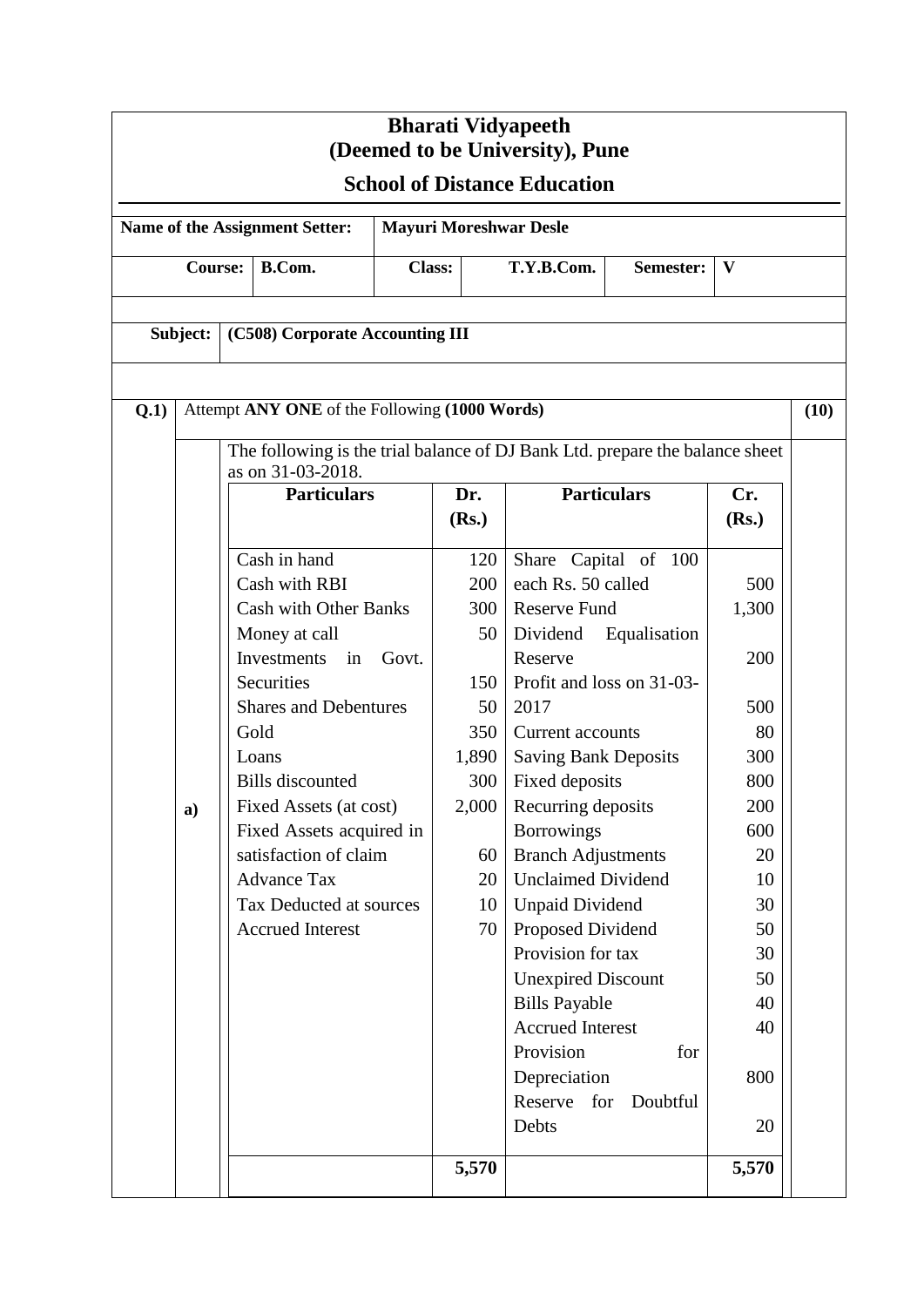|      |               | <b>Other information:</b><br>1) Bills for collection Rs. 2,00,000.<br>2) A claim by employees for bonus amounting to Rs. 15,000 is<br>pending award of arbitration.<br>3) Liability for partly paid investments Rs. 20,000.<br>4) Guarantees given on behalf of constituents Rs. 25,000.<br>From the following information, prepare the profit and loss account of Tare<br>Jamin Par Bank Ltd. for the year ended on 31 <sup>st</sup> March, 2018.<br>Particulars<br>Rs. '000<br>Particulars<br>Rs. '000 |                  |                                                                          |    |  |  |  |  |
|------|---------------|----------------------------------------------------------------------------------------------------------------------------------------------------------------------------------------------------------------------------------------------------------------------------------------------------------------------------------------------------------------------------------------------------------------------------------------------------------------------------------------------------------|------------------|--------------------------------------------------------------------------|----|--|--|--|--|
|      |               | Interest on loans<br>Interest on fixed deposits<br>Commission                                                                                                                                                                                                                                                                                                                                                                                                                                            | 300<br>275<br>10 | Interest<br>Saving<br>on<br><b>Bank Deposits</b><br>Postage, telegrams & | 87 |  |  |  |  |
|      |               | <b>Exchange and Brokerage</b>                                                                                                                                                                                                                                                                                                                                                                                                                                                                            | 20               | stamps                                                                   | 10 |  |  |  |  |
|      |               | <b>Salaries and Allowances</b>                                                                                                                                                                                                                                                                                                                                                                                                                                                                           | 150              | Printing and stationery                                                  | 20 |  |  |  |  |
|      |               | <b>Bills</b><br>Discount<br>on                                                                                                                                                                                                                                                                                                                                                                                                                                                                           |                  | Sundry expenses                                                          | 10 |  |  |  |  |
|      | $b$           | (Gross)                                                                                                                                                                                                                                                                                                                                                                                                                                                                                                  | 152              | Rent                                                                     | 15 |  |  |  |  |
|      |               | <b>Interest on Cash Credits</b>                                                                                                                                                                                                                                                                                                                                                                                                                                                                          | 240              | Taxes and licenses                                                       | 10 |  |  |  |  |
|      |               | Interest on Temporary<br>Overdrafts<br>in                                                                                                                                                                                                                                                                                                                                                                                                                                                                |                  | <b>Audit Fees</b>                                                        | 10 |  |  |  |  |
|      |               | current<br>accounts                                                                                                                                                                                                                                                                                                                                                                                                                                                                                      | 30               |                                                                          |    |  |  |  |  |
|      |               | 1) Rebate on bills discounted Rs. 30,000                                                                                                                                                                                                                                                                                                                                                                                                                                                                 |                  |                                                                          |    |  |  |  |  |
|      |               | Salary to Managing Director Rs. 30,000<br>2)                                                                                                                                                                                                                                                                                                                                                                                                                                                             |                  |                                                                          |    |  |  |  |  |
|      |               | 3) Provision for Bad Debts Rs. 40,000                                                                                                                                                                                                                                                                                                                                                                                                                                                                    |                  |                                                                          |    |  |  |  |  |
|      |               | 4) Provision for Income Tax is to be made for Rs. 34,000 and                                                                                                                                                                                                                                                                                                                                                                                                                                             |                  |                                                                          |    |  |  |  |  |
|      |               | Interest of Rs. 4,000 on doubtful debts was wrongly credited to<br>5)                                                                                                                                                                                                                                                                                                                                                                                                                                    |                  |                                                                          |    |  |  |  |  |
|      |               | interest on loan account.                                                                                                                                                                                                                                                                                                                                                                                                                                                                                |                  |                                                                          |    |  |  |  |  |
|      |               |                                                                                                                                                                                                                                                                                                                                                                                                                                                                                                          |                  | Workings should form part of your answer.                                |    |  |  |  |  |
| Q.2) |               | Attempt ANY TWO of the Following (800 Words)                                                                                                                                                                                                                                                                                                                                                                                                                                                             |                  |                                                                          |    |  |  |  |  |
|      | a)            | How Government grant relating to specific fixed asset is treated<br>in the books as per AS-12?                                                                                                                                                                                                                                                                                                                                                                                                           |                  |                                                                          |    |  |  |  |  |
|      | $\mathbf{b}$  | Define a "Business Segment" and a "Geographical Segment"<br>as per AS-17.                                                                                                                                                                                                                                                                                                                                                                                                                                |                  |                                                                          |    |  |  |  |  |
|      | $\mathbf{c})$ | Briefly describe the disclosure requirements for related party<br>transactions as per AS-18.                                                                                                                                                                                                                                                                                                                                                                                                             |                  |                                                                          |    |  |  |  |  |
|      | d)            | Find out the income to be recognised by ABC Bank Ltd. for the year ended<br>31 <sup>st</sup> March, 2018 in respect of Interest on Advance (₹ in lakhs) as detailed<br>below:                                                                                                                                                                                                                                                                                                                            |                  |                                                                          |    |  |  |  |  |